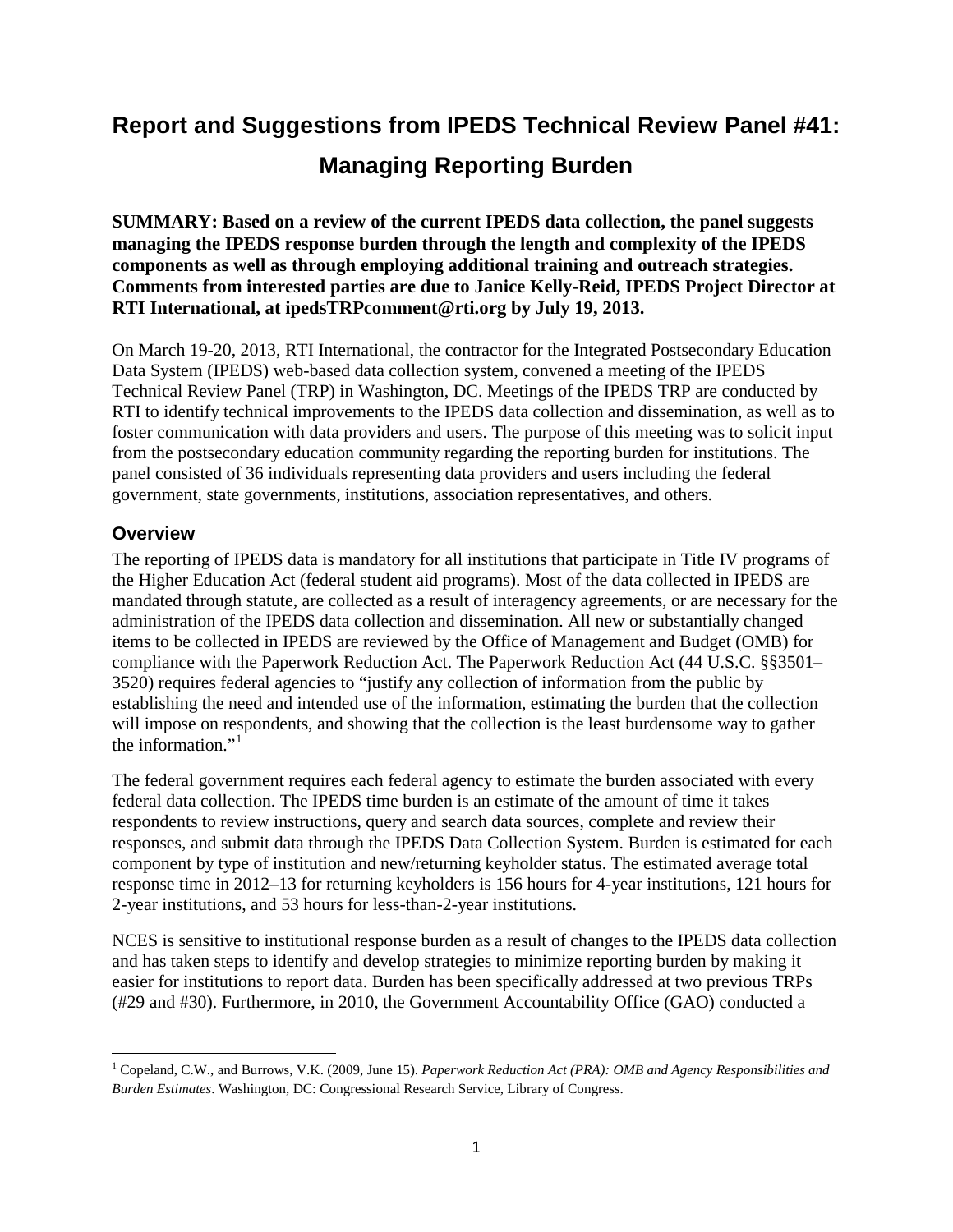study on IPEDS burden. GAO contacted keyholders at [2](#page-1-0)2 institutions as well as software providers.<sup>2</sup> The conclusions of the discussions of the TRPs as well as the findings of the GAO report suggested that burden might be effectively addressed through providing increased resources, communication, and trainings for data reporters.<sup>[3](#page-1-1)</sup> As a result, several new workshops were developed as part of the IPEDS training curriculum, outreach was increased with targeted communications to specific institution groups, and new and strengthened resources for IPEDS data reporting were introduced.

RTI convened this meeting of the TRP to discuss strategies for reducing the institutional burden for the more than 7,400 institutions that report data to IPEDS. The panel was asked to consider ways to simplify the components by eliminating potentially duplicative or unnecessary data. Given that many of the items collected in IPEDS are mandated or otherwise necessary, the panel was also asked to explore further strategies that might be helpful to minimize institutional reporting burden.

# **General Discussion**

There are many determinants of IPEDS reporting burden for institutions. The number and complexity of the items of the IPEDS survey components themselves contribute to the amount of time it takes for institutions to report their IPEDS data. Reporting burden may also be affected by the experience of institutional staff and keyholders, institutional organizational structure, and institution size.

IPEDS data are collected for various reasons. Many items are mandated by statute—for example, the Higher Education Opportunity Act of 2008 (HEOA) requires NCES to post specific information for each institution on the College Navigator website. Other items are collected under inter-agency agreements. In addition, several items are necessary for survey administration. However, a number of items are not mandated by statute, are not part of an inter-agency agreement or are not necessary for survey administration and therefore could be considered for elimination from the IPEDS data collection. The panel examined the IPEDS survey components item by item to consider which items could be eliminated in order to reduce institutional burden while protecting the utility and quality of the data being reported. The panel acknowledged the burden associated with reporting more data than are needed to meet federal requirements. However, simply deleting an item does not necessarily reduce burden. When changes are made to the data collection, keyholders must identify the changes and determine how the changes impact institutional reporting systems and coding structures, and make revisions to report preparation or file upload layout. Therefore, eliminating items from IPEDS that are commonly reported within an institution for purposes other than IPEDS may shift the burden to other preparatory activities, but may not reduce the overall burden.

# **Discussion Item #1: Institutional Characteristics (IC)**

Although many of the items collected in the IC component are not statutorily required to be reported at this time, the panel agreed that there is value in collecting data that can be used to address policy

<span id="page-1-0"></span> <sup>2</sup> U.S. Government Accountability Office. (2010, August). *Institutions' Reported Data Collection Burden Is Higher Than Estimated but Can Be Reduced Through Increased Coordination.* Washington, DC: Author. Retrieved April 2, 2013, from [http://www.gao.gov/assets/310/308691.pdf.](http://www.gao.gov/assets/310/308691.pdf)

<span id="page-1-1"></span><sup>&</sup>lt;sup>3</sup> Respondents to the 2010 GAO study ranked the Student Financial Aid Survey component as the most burdensome, followed by Human Resources, and Finance. The report notes that the content of these components may be more complex and are most likely to require collaboration across departments. Institutional Characteristics, 12-Month Enrollment, and Completions were ranked as the least burdensome. Note that the rankings observed in the GAO study may have been influenced by the year the study was conducted (August 2009 to August 2010); major changes were made to the SFA component in 2008-09 and 2009-10 to comply with requirements of the Higher Education Opportunity Act of 2008 (HEOA), (P.L. 110-315).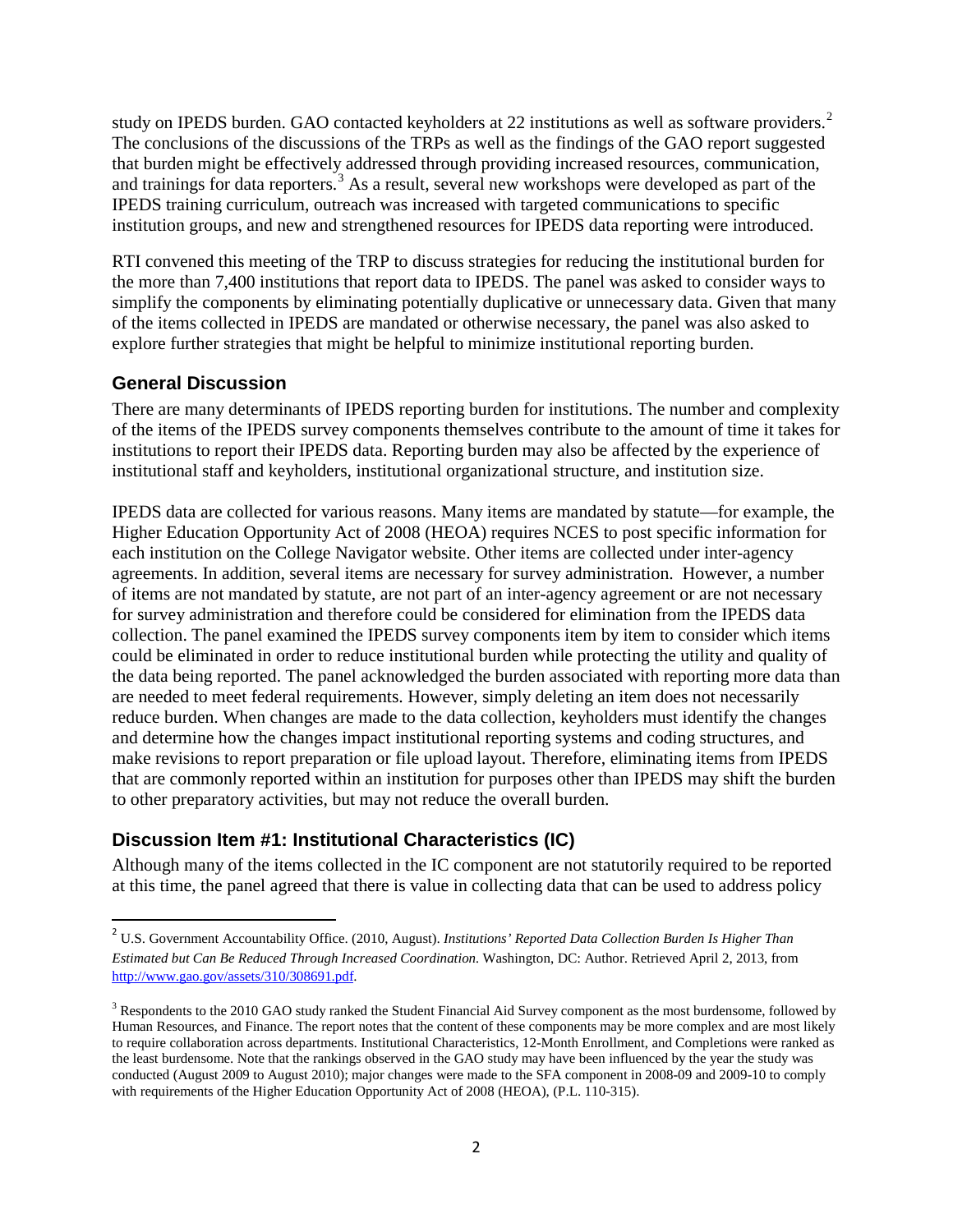questions and provide more detailed information to prospective students and their families. NCES posts several items on College Navigator that consumers use to conduct comparisons based on institutional characteristics.

The panel reviewed the current IC survey component and discussed strategies for simplifying the collection forms and eliminating potentially unnecessary data in order to reduce institutional burden and improve the utility and quality of the data being collected. This review of the IC forms also focused on clarifications to several of the items that could help address changing policy and research needs.

### **Disaggregation by Gender of the Number of Applicant, Admitted, and Enrolled Students**

The group noted that collecting headcounts of the number of applicant, admitted, and enrolled students by gender requires institutions to report considerably more data than are needed to meet federal requirements. Additionally, panelists felt that the data captured in the gender breakdowns are used infrequently. Removing the gender disaggregation portion of this item would reduce the amount of detail that institutions are required to report without notably affecting the information needed to address policy, research, and consumer needs. Therefore, the panel suggested continuing to collect the total number of applicants, number of admits, and number of enrollments, but recommended eliminating the gender breakdowns.

### **Estimated Fall Enrollment**

The panel discussed that the estimated fall enrollment figures can vary greatly from the enrollment figures reported in the Fall Enrollment (EF) component in the spring. At the time of IC reporting, many data providers do not have reliable enrollment estimates. Additionally, data providers have indicated that many institutions project early enrollment counts using their own methods and processes rather than basing estimates on the definitions used in the EF component. The panel pointed out that burden is associated not only with reporting the data but also with providing explanations about the inconsistencies in the two sets of enrollment data. Therefore, the panel suggested eliminating the estimated enrollment section from the IC component.

The group agreed that there is value in having early enrollment counts, and suggested that further study may be helpful to gather additional information on how to best obtain a reliable measure of early enrollment, through IPEDS or another survey. Depending on the information gathered, this topic may be explored in greater detail during a future meeting of the TRP if necessary.

### **Credit for Special Learning Activities**

The Credit for Special Learning Activities section collects information about credits earned prior to admission, specifically whether institutions accept dual credit, credit for life experiences, or advanced placement. Several panelists felt that collecting this information is valuable to address policy and research questions and to inform prospective students of such learning activities. However, other panelists were concerned that the current measure does not adequately convey the wide range of institutional policies and practices for accepting credit for prior learning activities. For example, credit for life experiences is defined as credit earned by students for what they have learned through independent study, noncredit adult courses, work experience, portfolio demonstration, previous licensure or certification, or completion of other learning opportunities (military, government, or professional). Although many institutions will *award* students credit for life experiences, institutions have strict policies on *accepting* credit for life experiences awarded to students by other institutions. Similarly, institutions may *award* credit to students for completing dual enrollment programs, but these institutions may not *accept* transfer credits awarded elsewhere.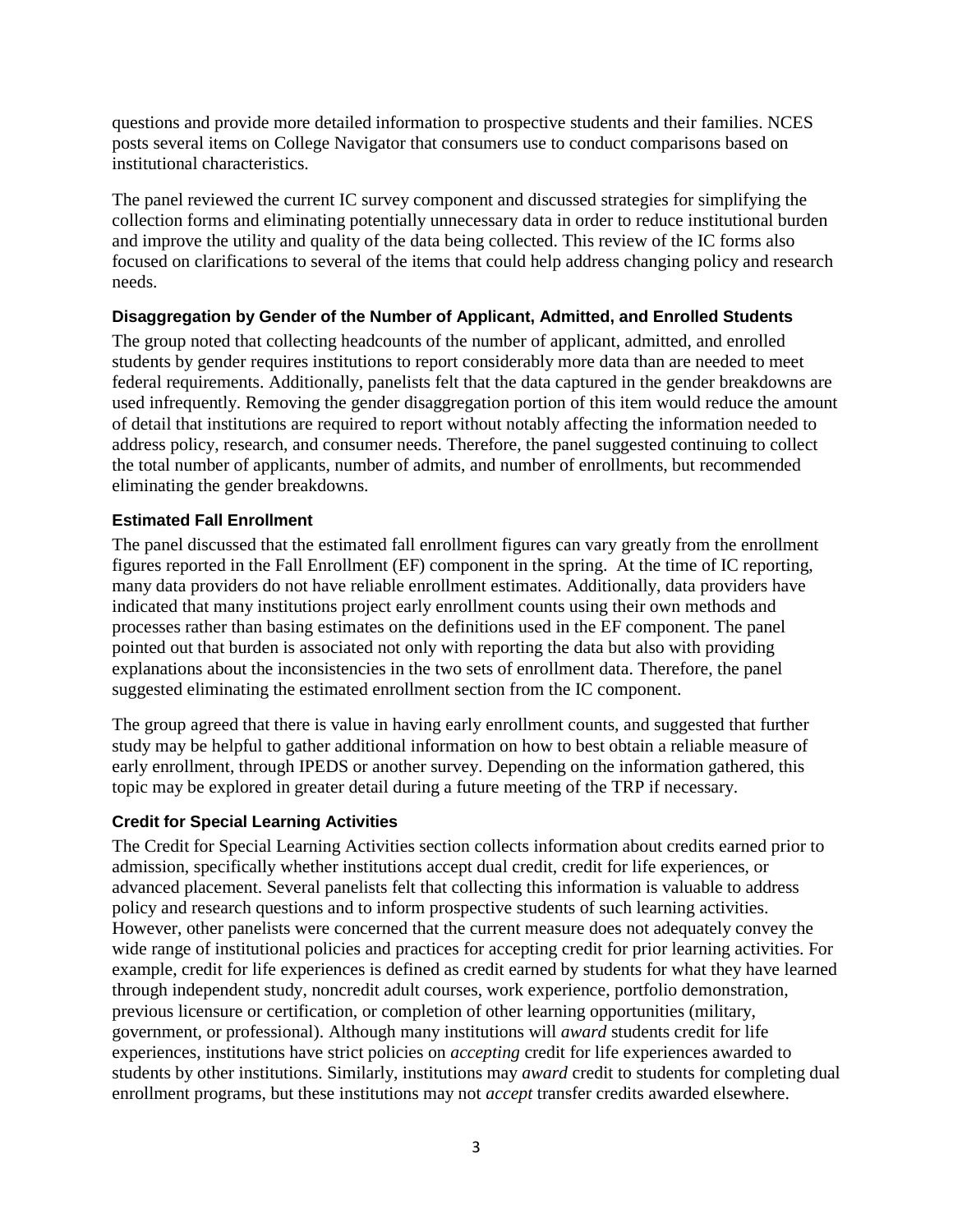After careful consideration, the panel determined that although these items provide useful insights into the types of special learning credits institutions accept, these items as currently constructed may be misleading to consumers and other data users. Therefore, the panel agreed that this topic needs further study to reconcile any definitional inaccuracies and to allow for a better assessment of how these data could be collected more effectively and efficiently in the future.

### **Special Learning Opportunities**

The panel agreed that a number of items on special learning opportunities collect data are infrequently used or can be found in other sources, such as on the institution's website. Additionally, the panel questioned the relevance of several of the items and noted that the original intent may no longer apply. For example, evolving changes in the delivery of learning opportunities allow students to take weekend-only or evening-only classes. In light of this, the panel felt that it no longer makes sense for institutions to report weekend/evening college.

Next, panelists questioned the clarity and utility of the teacher certification and subcertification question. Given certifications to teachers are typically not awarded by institutions but by the state, this question can be confusing to institutions. Further, given the seemingly minimal amount of use of this information, the panel suggested eliminating this item.

Several panelists felt that reporting study abroad opportunities does not impose significant burden because institutions track this information to report to a variety of entities. The panel agreed that there is utility in retaining this item to meet researcher and consumer needs. The panel suggested retaining the item to collect Reserve Officers' Training Corps (ROTC) opportunities for the same reasons.

#### **Student Services**

The student services offered by institutions remain fairly constant over time and panelists questioned the relevance of asking data providers to respond to this item each year when many institutions will always report the same information. Panelists pointed out that retaining these responses would significantly reduce institutional burden if nothing has changed. Therefore, the panel suggested that when possible, survey screens should be prepopulated based on the information provided by the institution in the previous collection.

Additionally, the group agreed that there is utility in collecting information on selected student services and felt that a more focused review should be conducted to assess whether the items currently collected fully address changing policy and research needs.

### **Distance Education Opportunities**

The panel agreed that there is value in collecting data on distance education opportunities to address policy questions and provide detailed information to students and their families. However, an important distinction should be made between *programs* offered via distance education and *courses* offered via distance education. Many institutions offer one or more online courses, but not all required coursework for a particular program can be completed exclusively via distance education. Given the possible ambiguity of what is meant by distance learning "opportunities," panelists felt that this information might be misleading to those consumers who are interested in programs that can be completed exclusively online.

Panelists pointed out that if this question is not necessary for survey administration, it may be duplicative of data reported in greater detail elsewhere in IPEDS through two of its components—the Completions survey component and the Fall Enrollment component. An item was added to the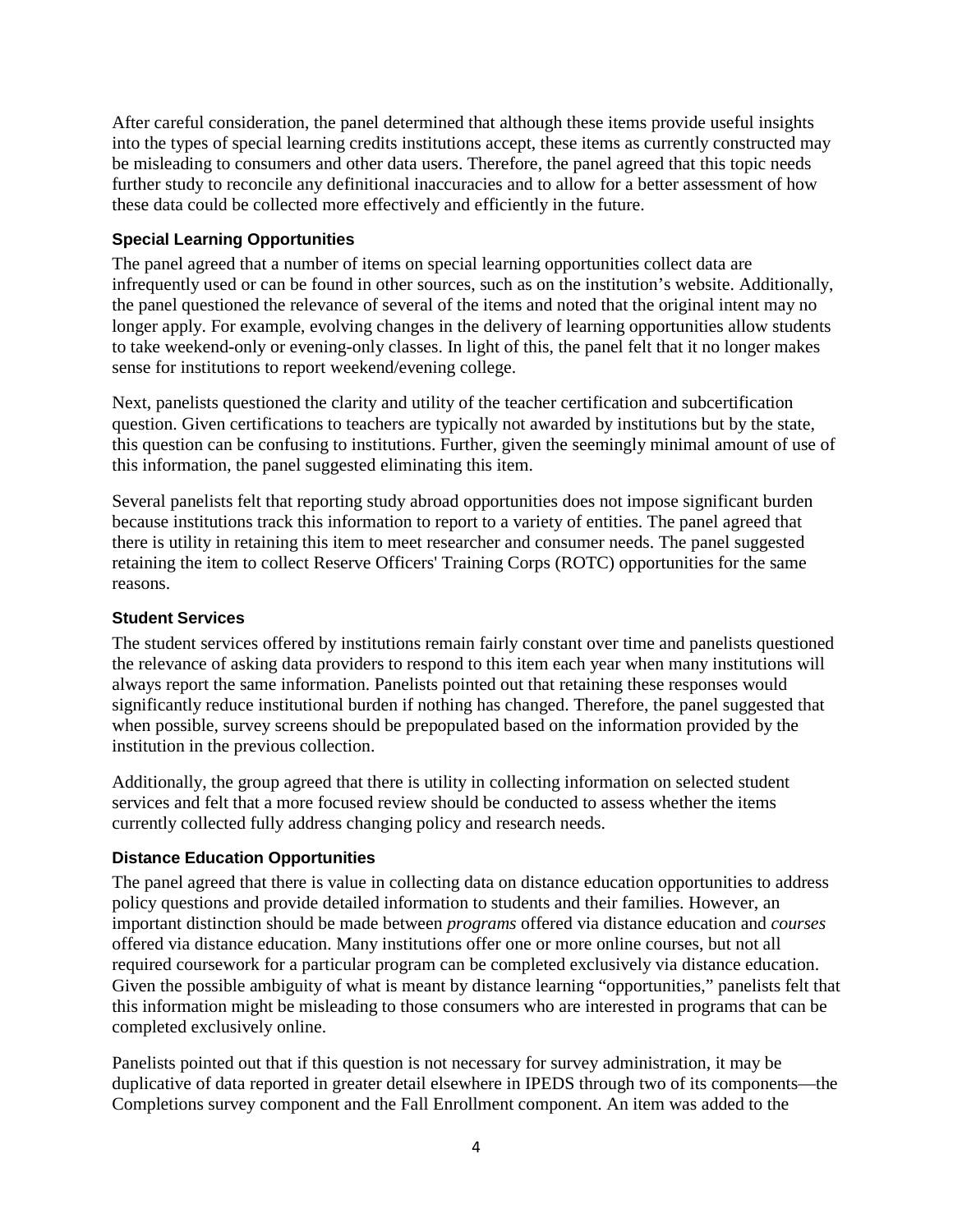Completions component to collect, by Classification of Instructional Programs (CIP) code and award level, whether a program is available to be completed completely through distance education. Additionally, the Fall Enrollment component was revised to collect data on the number of students enrolled in any distance education courses and the number of students enrolled in exclusively distance education courses. Therefore, data reported in other components may be used to derive distance education indicators. Eliminating the collection of this item reduces the level of burden while maintaining the data necessary for research and policy analysis.

# **Discussion Item #2: Completions (C)**

In addition to data collected as mandated by HEOA, the collection of race/ethnicity and gender data in vocational programs is mandated by the Carl D. Perkins Vocational Education Act. Furthermore, both the Civil Rights Act and the NCES Reauthorization mandate the collection of completions data. Completions data are used by the Department of Education, the U.S. Office of Personnel Management, business and industry, the military, and other groups that need to recruit individuals with particular characteristics and skills. The Office of Civil Rights (OCR) uses these data in reviewing compliance with antidiscrimination statutes, and the Department of Justice uses them when court suits are brought in civil rights cases. The data are used by the Bureau of Labor Statistics and State Occupational Information Coordinating Committees in making estimates of trained manpower. The Department of Agriculture uses the data for program information on agriculture and home economics, and the National Science Foundation uses IPEDS completions data for studies of degree production in science, mathematics, and engineering fields. The Carnegie Foundation for the Advancement of Teaching uses completions data in its institutional classifications, which are widely used in research on postsecondary education institutions.

### **Completions by CIP Code and Award for Second Major Field of Study**

The panel agreed that data on second majors provides context for understanding the number of degrees conferred by field of study. However, several panelists were concerned that coding inconsistencies may decrease comparability of the data across institutions and questioned whether the existing data are being reported—and used—correctly. Second majors are reported for associate's, bachelor's, master's, and doctor's degrees when a student receives a single degree with majors in two or more program specialties. Institutions report the degree in one program (first major) and report the program specialty as a second major. Accordingly, most institutions use their own methods and processes to designate how the program specialties will be reported.

Despite concerns about comparability and the necessity of this data at the national level, the panel was hesitant to eliminate the collection of completions by CIP code and award level for the second field of study without first studying the true impact this would have on the existing completions data.

### **Distance Education Programs**

Based on previous TRP discussions, an item was added in 2012–13 for institutions to indicate, by CIP code and award level, whether the program is available to be completed completely through distance education. The panel agreed that these data (1) provide valuable consumer information to prospective students and their families, (2) help describe the scope of distance education, and (3) allow institutions to compare their distance education activities to those of their peers.

Although some institutions already had methodologies in place to identify distance education offerings at the program level, many institutions faced a significant burden in addressing these changes during the initial year of implementation. The panel felt that the increased burden was associated not only with responding to the addition to the data collection but also with manually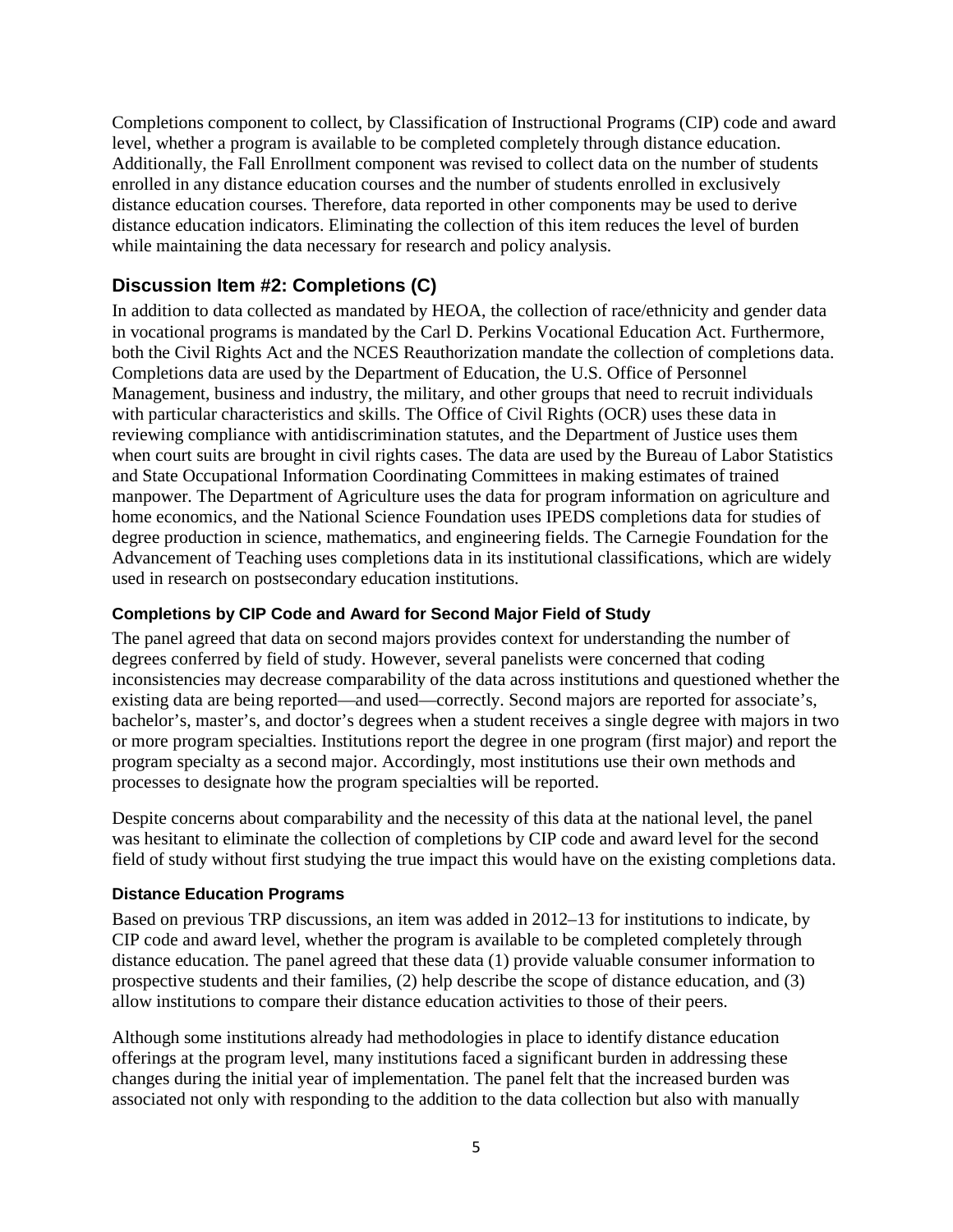keying responses for each program. Additionally, the point was raised that the fields in the import specifications collect data in a different order than the fields in the blank form and resulted in challenges for institutions that upload data files. To reduce the unnecessary level of burden, the panel suggested preloading each screen with checkboxes with a default response of "no" with the ability for institutions to change to "yes" as needed.

The panel also suggested that NCES continue to work with the vendors of student information system software when changes are made related to data elements collected to ensure that tools within that software are aligned with IPEDS reporting requirements and updated regularly.

### **Unduplicated Count of Completers by Gender and Race/Ethnicity**

Starting in the 2012–13 collection year, an item was added to collect the total number of students who earned degrees or certificates, by gender and race/ethnicity. Although these data are not specifically mandated, policymakers and other data users have expressed an interest in understanding the number of postsecondary graduates entering the workforce and the demographics of these students.

After careful consideration, the panel agreed that it is not advisable to recommend changes to items collected in the first year of implementation. The panel was concerned with making recommendations prematurely and suggested that once the data collected on completers by gender and race/ethnicity become more expansive, a future TRP can revisit this topic and assess the need for collecting these data.

## **Unduplicated Count of Completers by Level and Gender, Race/Ethnicity, and Age**

Panelists agreed that collecting data on the total number of completers would not be as useful for institutions that award multiple degree levels, or as constructive for addressing policy questions, as collecting data by award level (e.g., number of associate's degree completers, number of bachelor's degree completers). Since duplication exists when students complete multiple programs within the same degree level, having both an unduplicated count of all completers and an unduplicated count of completers by level increases transparency and provides context for understanding the number of students completing postsecondary education programs. Additionally, the demographics of these students (particularly their age), is a matter of growing interest to U.S. policymakers and legislators.

As noted in previous discussion, the panel was concerned with assessing the utility of the data collected in its first implementation year. Without knowing how the data will continue to evolve or what reporting requirements will be mandated in the future, the panel was hesitant to recommend changes to this item at this time.

# **Discussion Item #3: 12-Month Enrollment (E12)**

There are no specific mandates for the data in the E12 survey component. Enrollment figures based on the unduplicated head count of students enrolled over a 12-month period are particularly valuable for institutions that use nontraditional calendar systems and offer short-term programs. Because this enrollment measure encompasses an entire year, it provides a more complete picture of the number of students these schools serve. Additionally, FTE enrollment is calculated based on instructional activity and is used in computing expenses by function per FTE and revenues per FTE. As a result of this discussion, the panel recommended no changes to this component.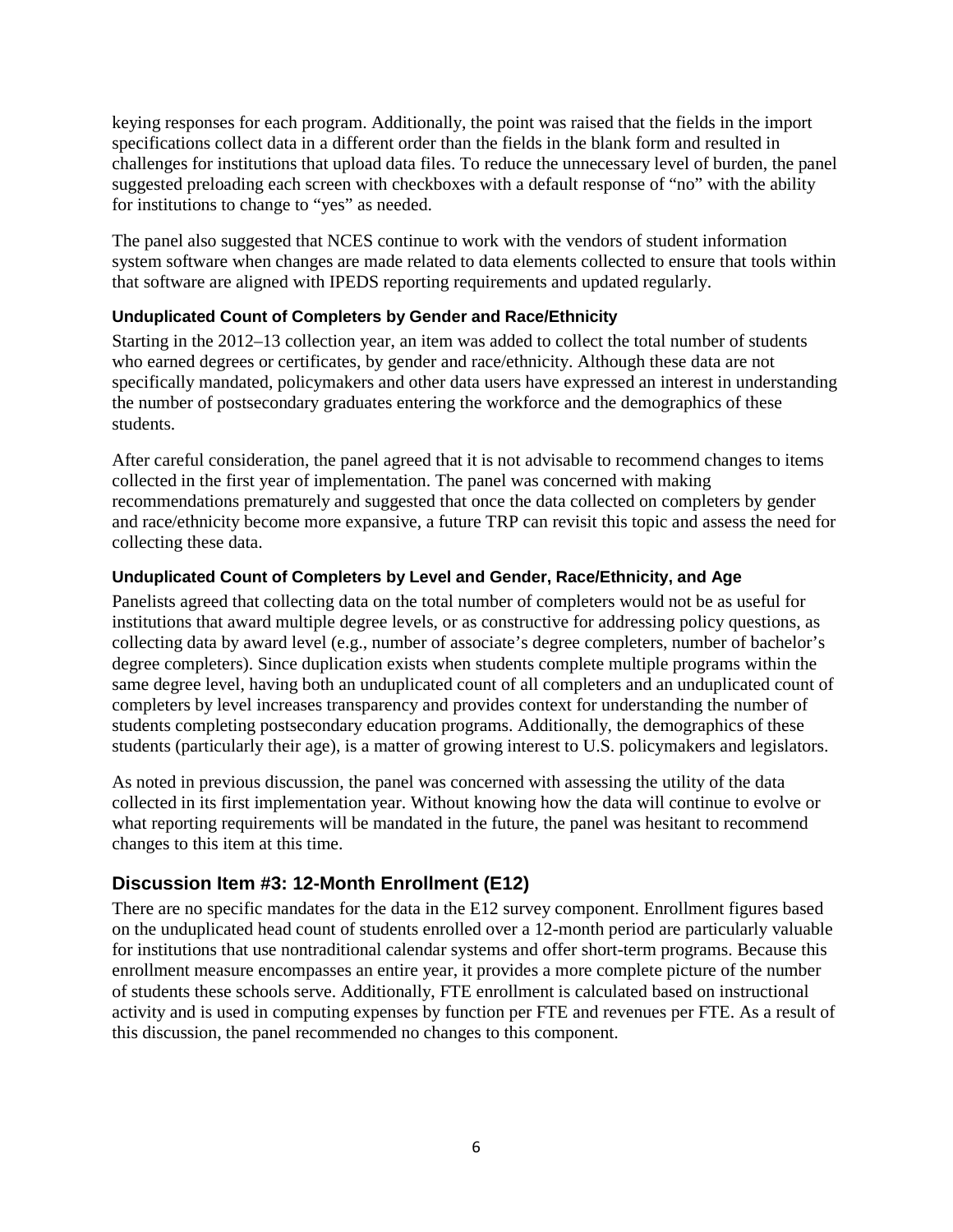# **Discussion Item #4: Fall Enrollment (EF)**

The NCES authorizing legislation requires the collection of data on access to postsecondary education. The collection of data by gender and race/ethnicity are required by Title VI of the Civil Rights Act of 1964, and the collection of data by gender is required for compliance with Title IX of the Education Amendments of 1972. The required data are total full-time and part-time undergraduate and postgraduate enrollment, and enrollment by CIP code, by gender, and by race/ethnicity. In addition, the HEOA requires NCES to publish several pieces of information relating to the EF component.

In addition to these legislative requirements, the OCR uses EF data in reviewing compliance with antidiscrimination statutes. EF data are used by the Bureau of the Census, the National Science Foundation, and state education agencies for economic planning, labor forecasting, and policy formulation. States use the data on first-time freshmen by state of residence to monitor the flow of students across state lines.

## **Enrollment, by Age**

Data on enrollment, by age, are collected in odd-numbered years. The age distribution of enrolled students offers insight into the changing demographics of undergraduate enrollment across institutions. Having an understanding of the extent to which adult, or nontraditional students, are enrolled is important for policymakers and others when designing strategies to improve educational attainment.

The panel agreed that capturing age distribution is important for detailed projections of enrollment by institution type and age, and thus is essential to maintain the same level of detail currently collected. Institutions use the students' dates of birth to report the enrollment by IPEDS age categories, and the panel agreed that collecting enrollment by age in odd-number years does not impose an undue reporting burden on institutions.

# **Enrollment by Distance Education Status**

The data collected through the Completions component focuses on programs that can be completed through distance education, rather than the number of students enrolled in distance education courses or programs.

Data on the number of students enrolled in any distance education and the number of students enrolled exclusively in distance education provides comprehensive and comparable information about the scope of distance education nationwide. Collecting further information on the physical location of distance learners relative to the state in which the institution is located can be used as a basis for conducting additional analysis on topics such as in-state distance learners or the proportion of international students enrolled in distance education programs. This also provides important context for understanding patterns of enrollment in terms of migration and residence.

As a result of this discussion, the group acknowledged that there is some degree of burden associated with reporting distance education data initially, but the value of the data justifies the imposed burden.

### **Number of Non-Degree/Non-Certificate-Seeking Undergraduates Who Are New to the Institution**

The panel agreed that the number of non-degree/certificate-seeking undergraduates who are new to the institution provides important context for evaluating whether the graduation rate data are representative of the institution's entire undergraduate enrollment.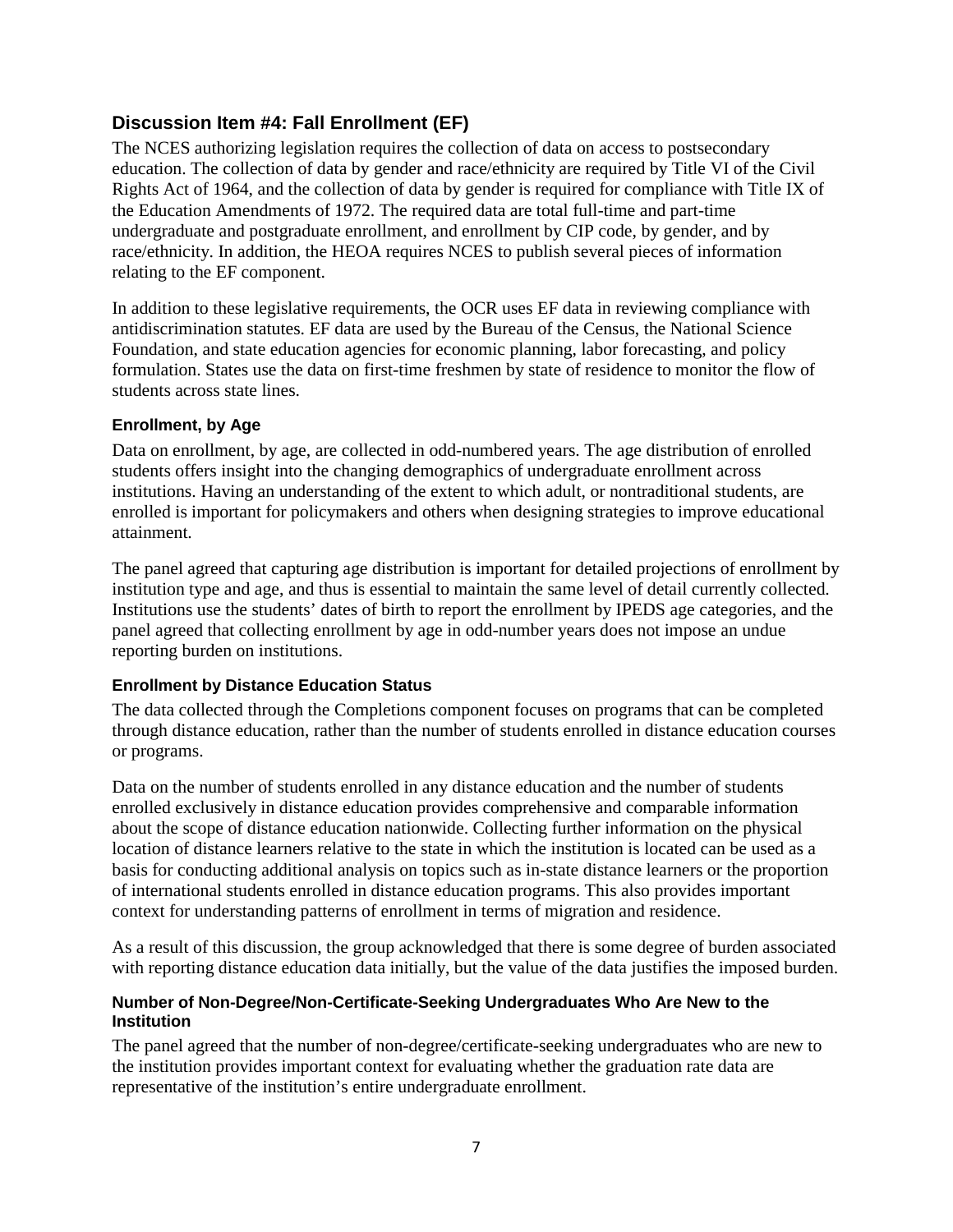#### **Retention Rates**

The Higher Education Act of 1965, as amended (HEA) requires institutions to *disclose* these data, but there is no requirement to report them to IPEDS. However, many institutions are required to track student progression to report to states and accrediting agencies. Therefore, panelists felt that reporting these rates to IPEDS would not impose an undue burden. The panel agreed that including these items in the IPEDS data collection helps institutions in complying with disclosure requirements and ensures that the rates are calculated in a way that is consistent and comparable across institutions.

# **Discussion Item #5: Human Resources (HR)**

For compliance with the Equal Employment Opportunity Act of 1972, Fall Staff data are to be collected biennially, by gender and race/ethnicity, from institutions that have 15 or more full-time employees. The data required include staff counts by occupational categories, race/ethnicity, and gender. In addition, the HEOA requires NCES to publish the number of full-time and part-time faculty and the number of graduate assistants with primarily instructional responsibilities.

The HR component has undergone a major revision in order to align the categories with the 2010 Standard Occupational Classification (SOC) codes, used by all federal agencies. While NCES has taken steps in the past to simplify reporting and ensure data consistency and accuracy in the HR component, data providers have indicated that it remains one of the most burdensome components of the IPEDS in terms of time needed to report.

### **Instructors by For-Credit or Not-for-Credit Function**

Panelists examined the feasibility of creating different versions of the HR forms, based on an institution's sector. Currently, degree-granting institutions that employ 15 or more staff are asked to report instructors in three subcategories based on whether the courses they teach are for-credit or notfor-credit courses. This is appropriate for 2-year institutions, which frequently have staff whose primary role is instruction (and who are reported accordingly in the HR component) but who teach not-for-credit courses exclusively. Panelists pointed out that the operating budgets of these institutions combine for-credit and not-for-credit instructional activities. However, IPEDS enrollment data capture only for-credit enrollment. Capturing a breakdown of instructors by function could be used to reflect the proportion of a given institution's not-for-credit activity.

Although this item addresses issues that are unique to 2-year institutions, reporting this level of detail has also been implemented for 4-year institutions. The panel agreed there is potential utility in collecting sector-specific data, but there was concern that collecting sector-specific data would decrease comparability of the data and reduce the utility of the data for researchers. The panel suggested that further study be done on this issue to examine the extent to which not-for-credit activity measures can be addressed in the IPEDS data collection and suggested that this topic be revisited during a future meeting of the TRP, if necessary.

# **Tenure Status for Non-instructional Staff**

The panel also examined the tenure status categories for noninstructional staff currently used in the HR component and discussed whether these categories could be streamlined or collapsed to reduce institutional burden. Panelists noted that generally speaking, tenure refers to the permanence of the position and that the distinction between faculty who are tenured, those who have no tenure status, and those not on tenure track can be used to evaluate the percentage of the permanent workforce. The panel agreed that since non-instructional staff can have faculty status, capturing this level of detail is important for workforce equity analysis purposes—although it may not be appropriate for all noninstructional occupational categories. Institutions have different policies for designating non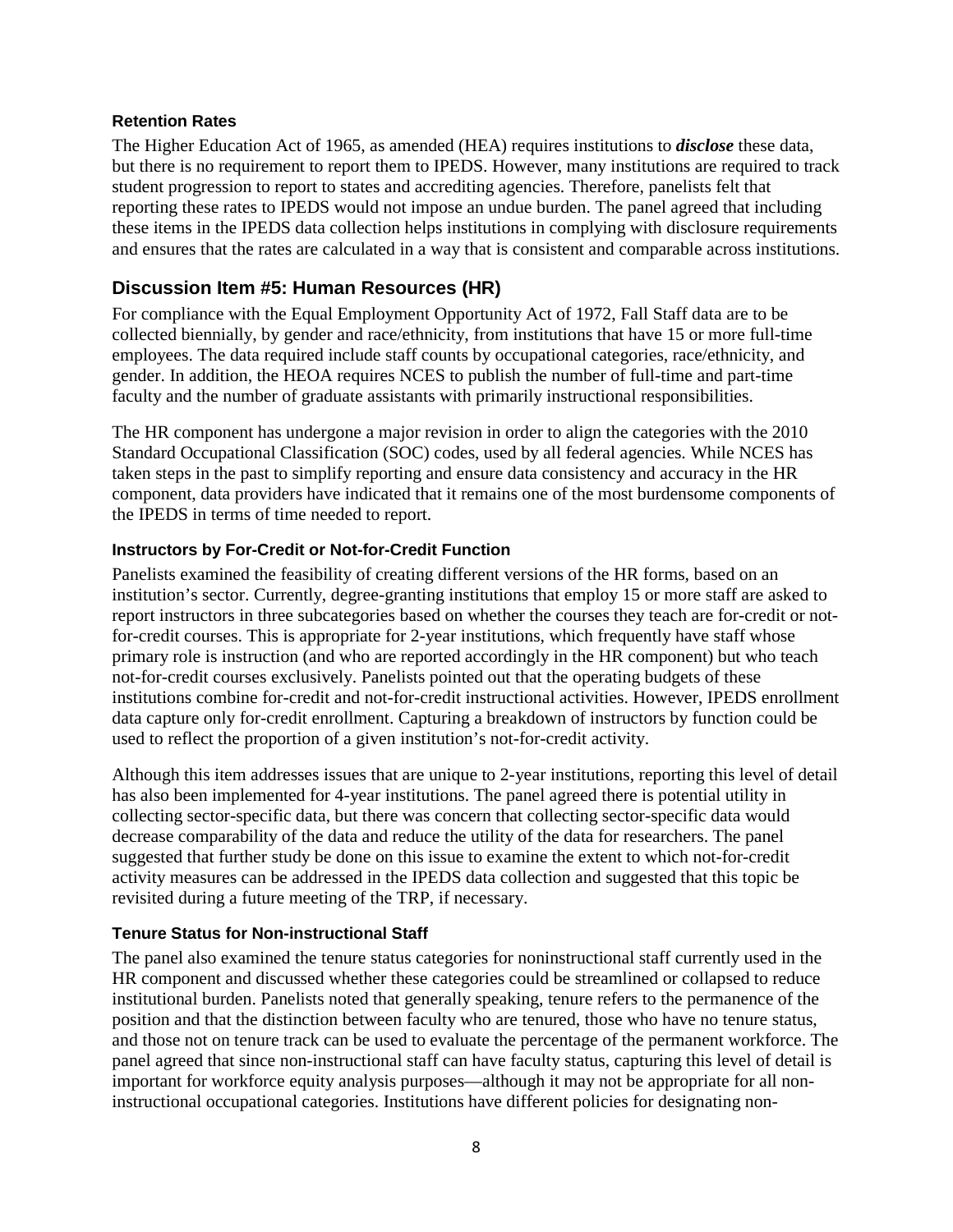instructional occupations as faculty-level positions. For example, some institutions make a distinction between "academic faculty," who hold academic rank titles, and "administrative faculty," who may include the chancellor/president, provost, vice provosts, deans, directors or the equivalent, associate deans, assistant deans, and executive officers of academic departments (chairpersons, heads, or the equivalent). While institutions may use different designations of who is functioning as "faculty," there is generally some designation of whether or not an employee has faculty status.

Although collecting the tenure status of only those staff in the postsecondary teachers occupational category could help reduce the reporting burden, the panel noted that there is a high level of interest in this information—particularly as it relates to library faculty and management occupations. Since nonfaculty positions do not have tenure status, the panel suggested eliminating the tenure status differentiation from the following occupational categories:

- business and financial occupations;
- computer, engineering, and science occupations;
- community service, legal, arts, and media occupations; and
- health care practitioners and technical occupations.

## **Graduate Assistants, by Function**

Currently, when reporting data on part-time staff, institutions are required to provide a headcount of any graduate assistants working at the institution by primary occupational category. Federal mandates require a headcount of graduate assistants involved in instructional activities, but reporting in the other functional categories is not required. In addition to the Graduate Assistants – Teaching category, graduate assistants are also reported separately by the following categories: Research; Management; Business and Financial Operations; Computer, Engineering, and Science; Community Service, Legal, Arts, and Media; Library and Instructional Support; and Healthcare Practitioners and Technical. The panel was asked to examine the graduate assistant categories currently used in the HR component and whether these categories could be streamlined or collapsed to reduce institutional burden.

Given the amount of variation that exists within graduate assistant occupational categories and the role of graduate assistants across institutions, the panel determined that it is important to capture data at the most general level. The panel agreed data could be collected more efficiently and effectively by splitting the total headcount of graduate assistants into three broad categories: teaching, research, and other.

### **Salary Outlays**

The group expressed concerns related to the value of the salary data for non-instructional staff as currently collected. The group was concerned about the consistency and validity of the headcounts for salary reporting because there are no clear instructions for assigning employees to a particular SOC code. Further, the SOC is structured in such a way that supervisors of staff in major groups 13-0000 through 29-0000 are classified with the workers they supervise. Given the variation that exists within each category in terms of job capacity, panel members questioned the validity of aggregating the salaries of supervisors and nonsupervisors into one broad measure. The panel agreed that promoting financial transparency of institutions is important but was concerned that the salary outlays as currently collected do not provide the level of detail needed to obtain a greater understanding of what is driving college costs and how much is being spent on personnel.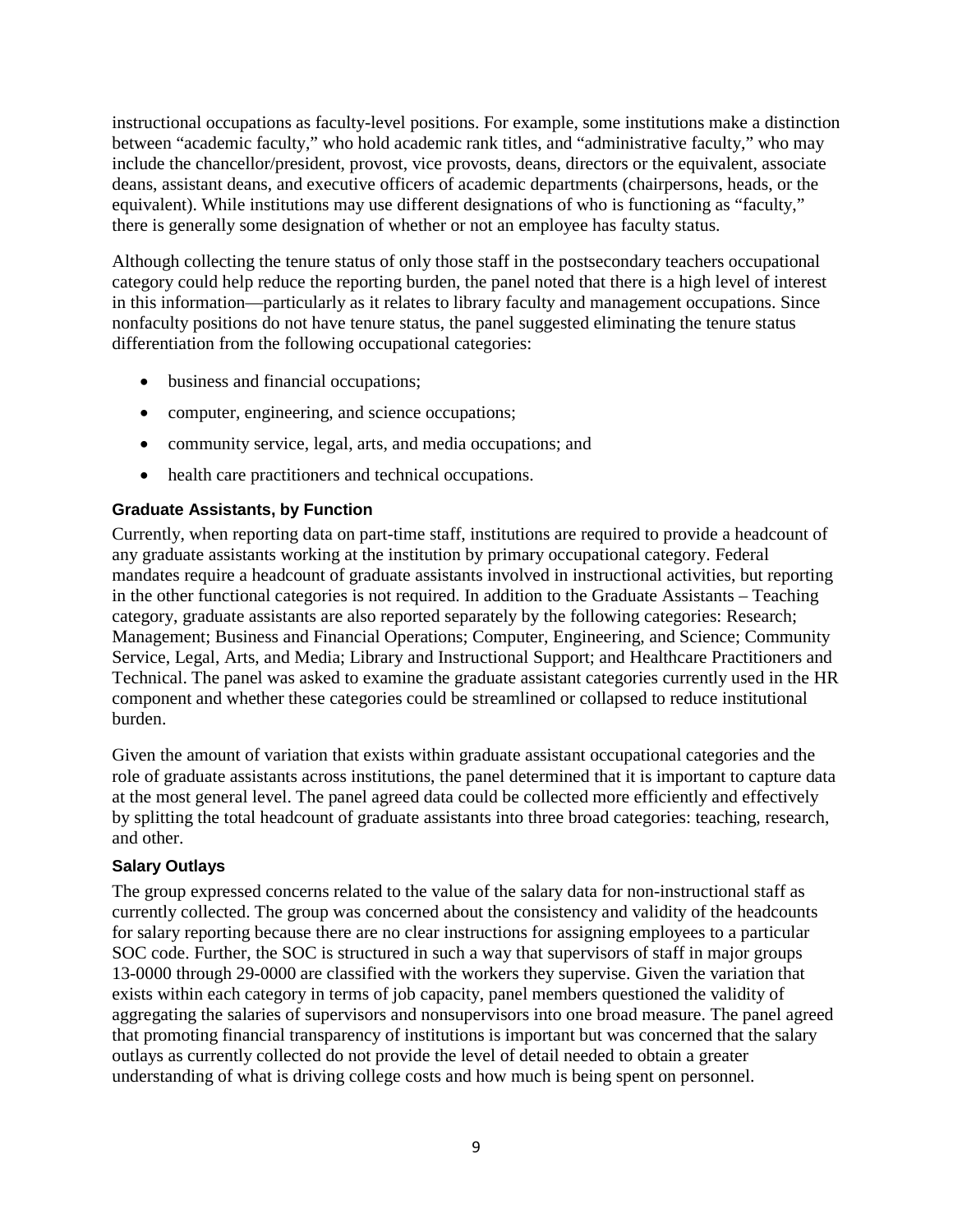The panel acknowledged that changes to the HR component were suggested by the TRP held in June 2010, before the alignment with the 2010 SOC required adoption of the new occupational categories. The group felt that there is a high degree of burden associated with reporting salary outlays for noninstructional staff under this new occupational structure and questioned whether the suggestions of the previous TRP are still appropriate. Specifically, the panel questioned whether broad inconsistencies in reporting will result in limited use of the data. The group was split; several panelists advocated eliminating collection of noninstructional salary outlays given the potentially problematic data and substantial reporting burden. Other panelists were concerned that eliminating collection of salary outlays for noninstructional staff may be premature without a clear idea of how the data may be used. However, the group agreed that it would be unwise to require institutions to report additional data solely for the sake of consistency without any greater need. After careful consideration, the panel reached consensus that the scope of noninstructional salary outlays under the new occupational categories is too complex to collect in the HR component at this time, so this section should be eliminated.

#### **New Hires**

Degree-granting institutions and related administrative offices that have 15 or more full-time staff report the number of full-time permanent staff who were included on the payroll of the institution for the first time (new to the institution) or after a break in service and who were still on the payroll of the institution as of the HR census date. The collection of new hires by race/ethnicity and gender adds a level of complexity, and panelists were unsure how extensively the data on new hires are used. The group also expressed concerns related to the value of the data as currently collected, noting that the period of reporting provides a snapshot of new hires at one point in the fall rather than a full year of data. Although these data can be used to analyze hiring trends, panelists felt that these data are only useful at the aggregate level.

Therefore, the panel suggested that NCES conduct additional research to determine whether these data are needed for compliance with other federal regulations outside of IPEDS (e.g., EEOC). If these items are not required, the panel suggested eliminating the new hires collection from the Human Resources component. Removing these items would significantly reduce institutional burden, and the group agreed that while there is value in collecting detailed information about diversity and other key issues in the higher education workforce, IPEDS may not be the appropriate instrument for collecting this information at this time.

# **Discussion Item #6: Student Financial Aid (SFA)**

The data collected in the SFA component are required by HEOA.

# **Discussion Item #7: Graduation Rates (GR) and 200% Graduation Rates (GR200)**

Mandates for collecting graduation rates data appear in both the Student Right to Know Act (SRK) and HEOA. NCES is required to publish graduation rates for 100 percent, 150 percent, and 200 percent of normal time to completion. The Graduation Rates component also collects the URL for the institutional dissemination of student-athlete graduation rates (if available), satisfying the HEA requirement that those data be reported to the Department of Education.

The panel was asked to examine whether these items could be streamlined or collapsed to reduce institutional burden. Institutions that offer bachelor's degree programs and determine degree intent upon entry separate students in the revised initial cohort into two groups or subcohorts: (1) students entering bachelor's or equivalent degree programs and (2) students seeking other than a bachelor's degree (associate's degree, certificates, etc.). The system calculates the overall 4-year average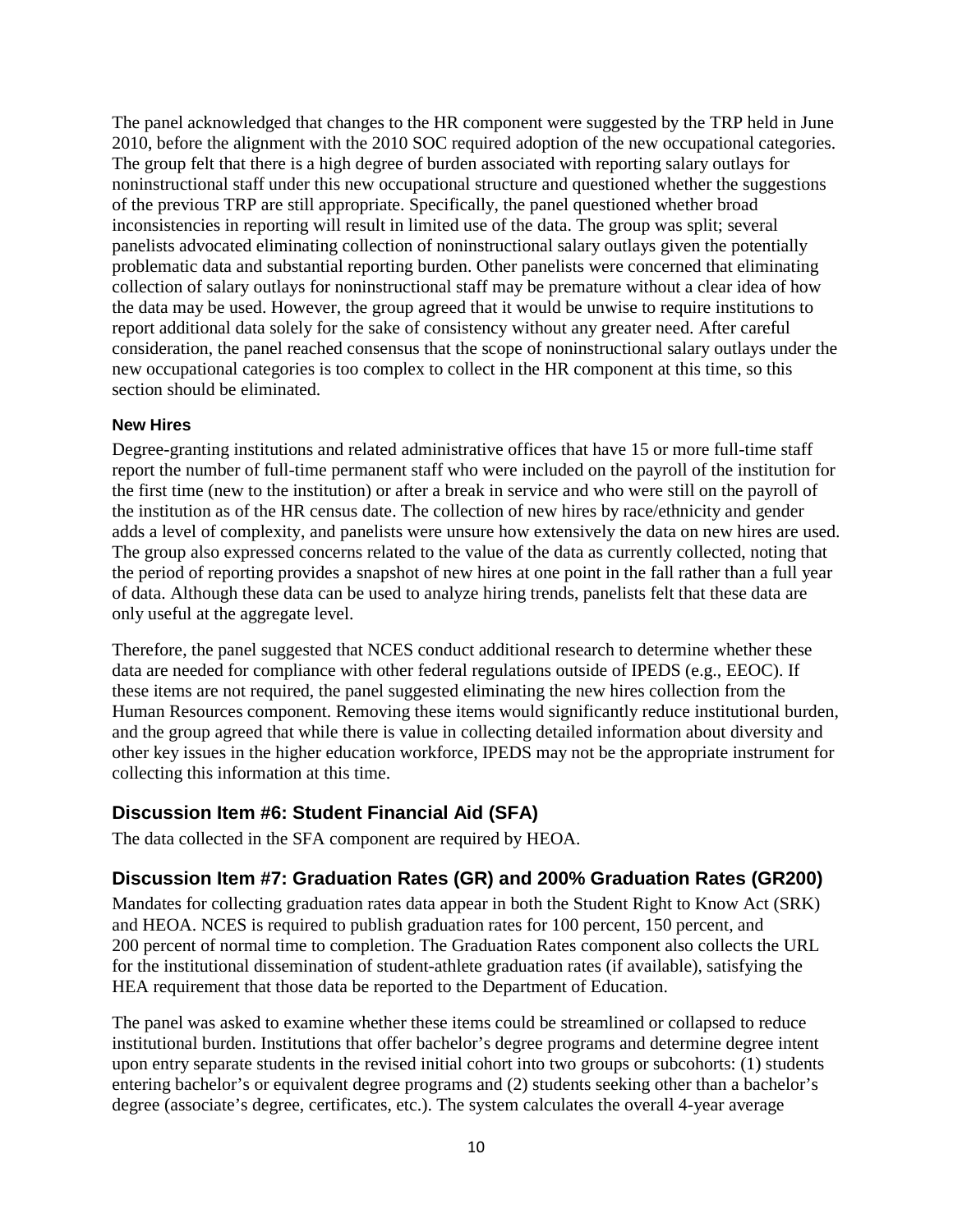completion/graduation and transfer-out rates of full-time, first-time degree/certificate-seeking students for the student cohort (bachelor's subcohort and other degree/certificate-seeking subcohort). Additionally, the system calculates 4-year, 5-year, and 6-year graduation rates for the bachelor's or equivalent degree-seeking subcohort. The panel agreed that having data on the two subcohorts provides important context to the graduation rates for institutions that offer one or more bachelor's degree programs but grant the majority of degrees at the associate's level. Therefore, the panel agreed that the value of the data justifies the burden.

To reduce the burden, the panel suggested adding a screening question (or using an institution's previous response) to determine applicability for reporting data in each section of the Graduation Rates components.

# **Discussion Item #8: Finance (F)**

Although there are no legislative mandates for the specific items in the Finance component, the NCES authorizing legislation requires the collection of data on the financing and management of education, including data on revenues and expenditures. The content conforms to the accounting and financial reporting standards issued by the Financial Accounting Standards Board (FASB) and the Governmental Accounting Standards Board (GASB). Furthermore, the U.S. Census Bureau uses IPEDS finance data for its Annual Survey of State and Local Government Finances, the U.S. Department of Commerce uses the finance data in developing gross national product accounts, and state agencies use the data for planning and policy evaluation.

Data collected in the Finance component are widely used across all sectors, at the state level and in work such as the Delta Cost Project. Therefore, panel members felt that a more focused review should be conducted to evaluate the utility of the data collected in the Finance component. Panelists agreed that a future meeting of the TRP should convene to solicit the input of financial experts and explore this topic in greater detail.

Furthermore, NCES has taken steps to minimize burden by collecting data associated with institutions' General Purpose Financial Statements (GPFS). Institutions' financial accounting policies and procedures are the basis for reporting these data, and the panel was hesitant to suggest changes that would result in deviations from the GPFS.

# **Discussion Item #9: Additional Measures for Reducing Burden**

After discussing each component, the panel discussed additional measures that could be taken to reduce reporting burden. While controlling IPEDS response burden through managing the length and complexity of the IPEDS components is one strategy, NCES also seeks to manage response burden in other ways. Previous TRPs and studies have suggested improvements to available resources for IPEDS reporting and training. In reviewing the survey components, the TRP examined issues that affect reporting burden and discussed strategies and additional steps to enable institutions to be more effective and efficient in preparing IPEDS data.

# **Leverage Higher Education Community Resources**

Considering the varying levels of knowledge and expertise about IPEDS, the panel suggested that the higher education community work together to create and share common resources focusing on the best practices and technical efficiencies in collection, storage, reporting, and usage of IPEDS data. The panel suggested that those with less knowledge and expertise would benefit from additional guidance from the higher education community. Data providers would benefit from knowing how other institutions use IPEDS instructions and definitions to identify required data, develop or confirm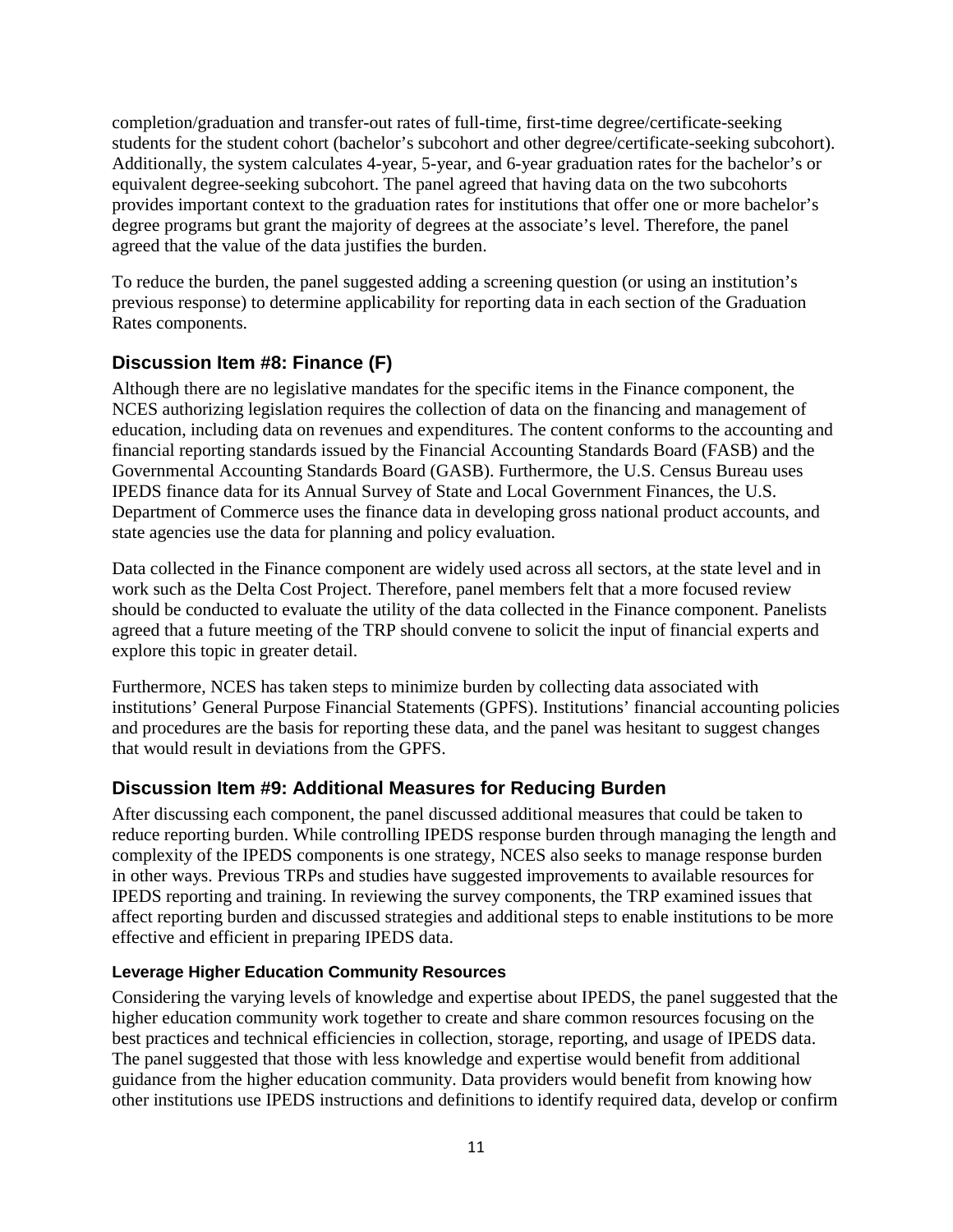data collection methodology, acquire new information if necessary, and create data systems to store the data.

The panel explored several approaches to foster the sharing of resources and noted that the IPEDS listserv provides a forum to facilitate discussion of IPEDS-related questions and topics among IPEDS keyholders, coordinators, and other interested individuals. The listserv is intended to offer IPEDS data providers and users additional tools for collaboration and the opportunity to read and participate in discussions of such topics as best practices, methods for pulling data from student data systems, etc. The panel suggested that NCES consider ways to use discussion forums to foster communications with providers and potential users of the data. Additionally, the group suggested that NCES should provide summaries of the resolution of problems identified on the IPEDS to ensure that correct information is being distributed.

### **Continuous NCES Review of Survey Instruments, Instructions, FAQs, Edits, Etc.**

One way to address the issue of burden is to provide clear and consistent instructions and reconcile inconsistencies in definitions, making it easier for institutions to report data and improving the overall quality of the data reported. Enhancements have been made in the data collection system that allow a keyholder to more easily identify what components have not yet been completed and the deadlines for submission. Additionally, the Resource Center on the IPEDS website was updated to include the data collection and dissemination cycle, upcoming changes for IPEDS surveys, information on reporting students and staff by race/ethnicity, the CIP, and the SOC. The panel suggested that NCES continue to conduct periodic reviews of each component.

# **NCES Review of Nonapplicable Items from Survey Screens**

NCES should continue to review ways to simplify the collection forms and eliminate potentially unnecessary items. To reduce burden, screening questions should be used to determine applicability for reporting a particular category, when possible.

### **Increase Training Opportunities**

Panelists agreed that providing training opportunities to data reporters will help alleviate some of the concerns raised about reporting burden. NCES funds a variety of training opportunities through the Association for Institutional Research (AIR) to help keyholders prepare and report IPEDS data. Additionally, the keyholder can provide contact information for additional institutional contacts specific to student financial aid, finance, and human resources reporting. The panel suggested that these additional contacts would also benefit from targeted trainings on their specific areas of focus. This has also allowed NCES and the IPEDS Help Desk to communicate directly with these contacts about critical issues specific to the survey components in which they are involved, and further enables and encourages keyholder communication with these colleagues and additional data providers at their institution.

Web tutorials are available for each survey component, as well as one specifically for new keyholders. These are free, and are available 24 hours a day. Links to online trainings are available from the Training and Outreach menu on the IPEDS website, through the Data Collection System, the Help menu, and from the Data Provider Center. The component tutorials are also available from the survey screens, so data providers can access just-in-time training as they submit their data. The panel suggested that NCES continue to develop new online training and just-in-time trainings to emphasize key concepts and address areas of confusion.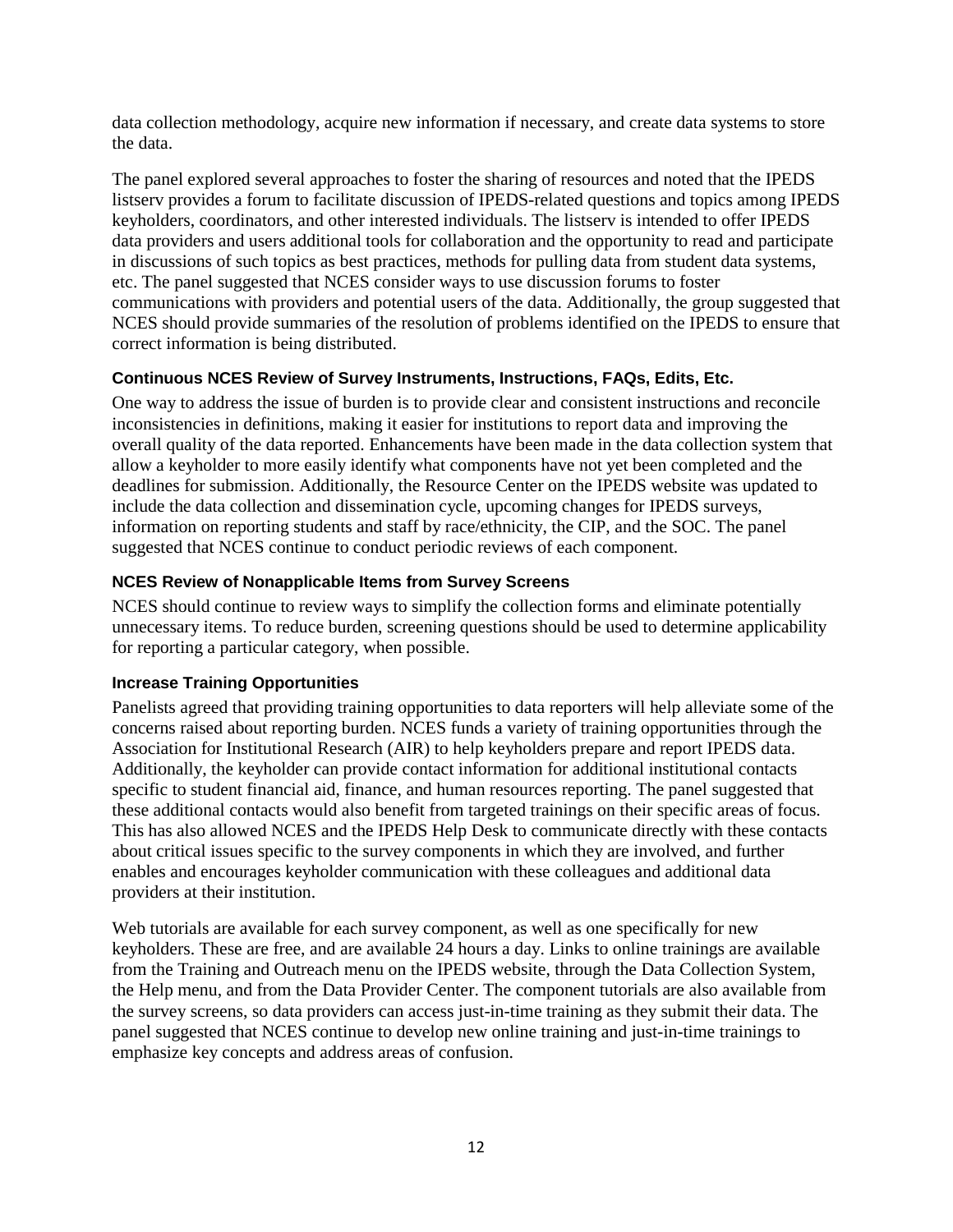#### **NCES Communication**

Careful management of changes to IPEDS, including consideration of and focus on implementation schedules and communication with data providers, can also help to reduce burden. Because many of the recent changes to the data collection are suggestions from the TRP, the panel recommended calling attention to the panel's burden estimates, next steps, and implications for reporting, which are included in the report and the TRP's suggestions for public comment. When possible, to help institutions prepare for the changes, the TRP should also identify whether the suggested changes will result in the need for additional collaboration between institutional departments.

The group agreed that NCES should continue the use of the "This Week in IPEDS" e-mail bulletin to announce updates related to data release on College Navigator and the IPEDS Data Center. The panel suggested expanding the announcements to include other updates to data dissemination—such as the inclusion of graduation and retention rates on the FAFSA—to better inform the postsecondary community on how their IPEDS data reported are being used.

Additionally, NCES has developed resources for vendors, including the option for them to register as an IPEDS-related vendor to receive e-mails about new information when it is posted. As noted in previous discussion, the panel suggested that NCES continue to work with the vendors of student information system software to ensure that tools within that software are aligned with IPEDS reporting requirements and updated on a regular basis.

#### **Systemwide Error Report**

IPEDS coordinators play a central role in resolving inconsistencies or errors in reporting. Currently, coordinators can run an edit report for all the institutions that they oversee, but they must resolve all edit errors and issues with the data institution-by-institution. The panel determined that coordinators would benefit from a tool that displays an aggregate error report for all coordinated institutions and that allows for the editing of multiple institutions at once (batch capability).

### **Continued Exploration for Better Uploading Tools**

Many data providers have recognized the ability to upload data as an efficiency for their IPEDS reporting. Although creating a file upload layout to specifications may present an additional burden for institutions initially, this method of data entry may reduce the burden associated with IPEDS reporting in subsequent years if no substantial changes are made to the data collection.

The panel suggested that NCES continue to explore various aggregation tools that would assist institutions with either converting Microsoft Access or Microsoft Excel tables into upload files or allowing these file types to be uploaded directly into the system. By offering new tools to institutions, NCES would take additional steps toward reducing burden and would help users prepare data more efficiently.

### **Common Education Data Standards (CEDS)**

CEDS is a specified set of the most commonly used education data elements to support the effective exchange of data within and across states and for federal reporting. The panel agreed that the common vocabulary could help institutions in developing institutional databases and suggested that further study be done on the extent to which state systems or other data exchanges could be leveraged to shift the reporting burden from institutions.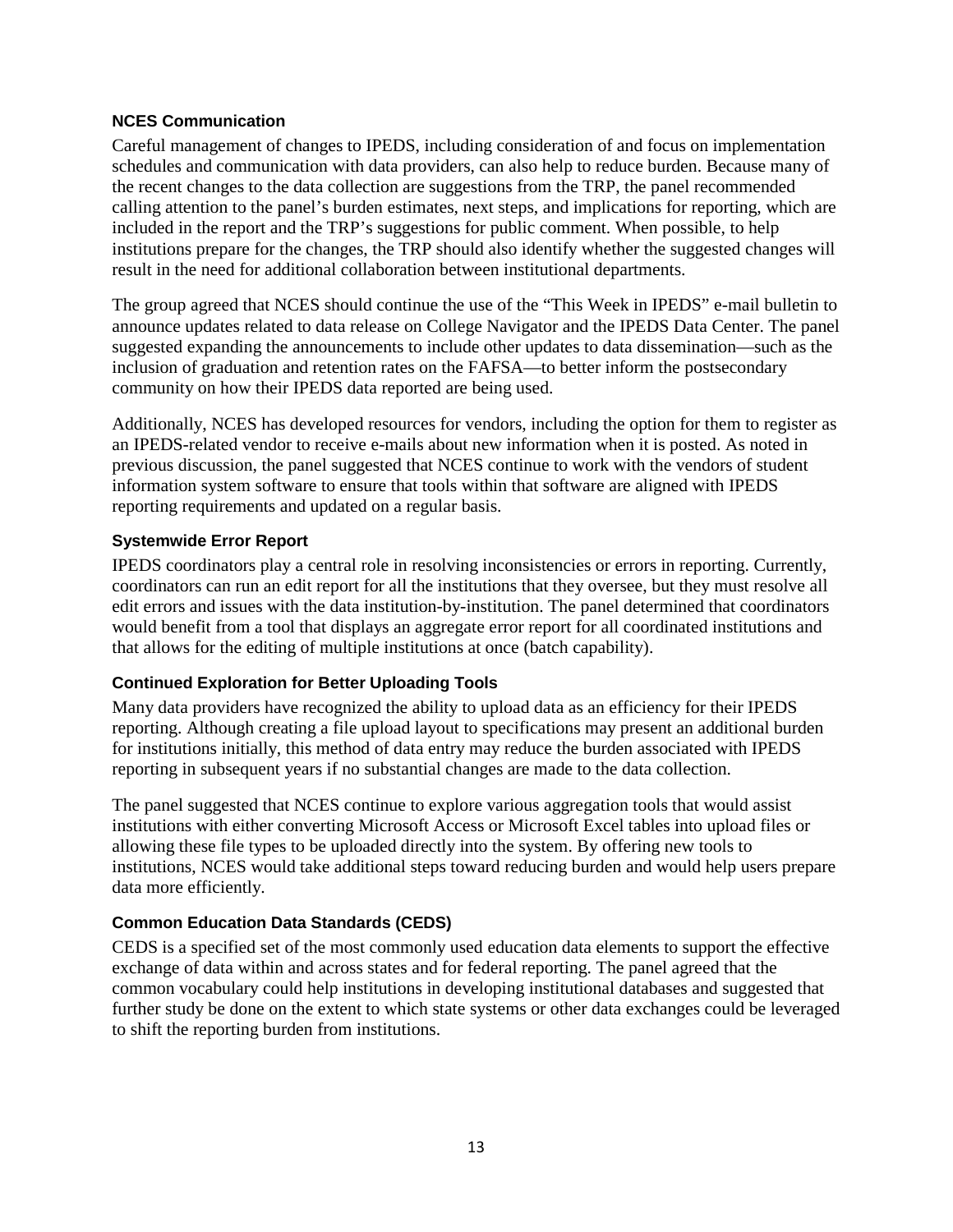# **Discussion Item #10: Component Burden Question**

NCES burden estimates take into account the type of institution (4-year, 2-year, and less-than-2-year) as well as keyholder experience, as these have a significant impact on variations in time burden. In 2012–13, a new optional question was added at the end of each component to help NCES continue to improve its estimates of the reporting burden associated with IPEDS. Data preparers were asked to include estimates of the amount of time it took to review instructions, query and search data sources, complete and review the component, and submit the data through the Data Collection System. Responses varied across institution types and sectors (with high outliers in each). While it is expected that there will be variability in the time required to complete IPEDS by different institutions and keyholders, the panel was asked to consider how the question could be improved to accurately reflect the time burden, and—if responses continue to fall outside of the expected range—how to better understand the outliers.

Several panelists felt that there the question wording is ambiguous about including the time spent by the data provider in preparing the component, or whether the estimates should also account for the time spent by coordinators or other campus offices involved in the data collection and reporting process. The panel agreed that more information should be gathered about the level of involvement from other departments, typically providing data or uploading data, and how this affects IPEDS burden. To have more information about time burden and to adjust NCES's estimates, this information should be gathered annually. While the group agreed that the estimates should reflect the time spent by everyone who assists in reporting IPEDS data, the panel was unable to reach consensus on the level of detail to collect (e.g., collect the number of other offices involved with preparing the component, break out time estimates for each activity in the submission process, or include comment boxes to solicit feedback on areas that were particularly burdensome). NCES would appreciate additional comments on this topic, particularly with respect to the appropriate level of detail to collect.

After careful consideration, the panel agreed that there may be value in making these estimates available to keyholders, coordinators, or others for benchmarking, resource allocation, or planning purposes. However, panel members felt that they did not have a clear idea of the potential implications to make a suggestion at this time.

# **Summary of Proposed Revisions to the IPEDS Components for All Institutions**

Following is a list of the suggested changes included in the discussion sections of this report.

Institutional Characteristics:

- Collect *total* number of applicants and admissions and enrolled rather than gender breakdowns.
- Eliminate estimated fall enrollment.
- Remove the categories of weekend/evening college, teacher certification, and subcertification from the list of student services.
- Eliminate distance education opportunities, if possible.

Human Resources:

• To the extent feasible, remove tenure status for the following noninstructional staff categories for full-time and part-time staff: